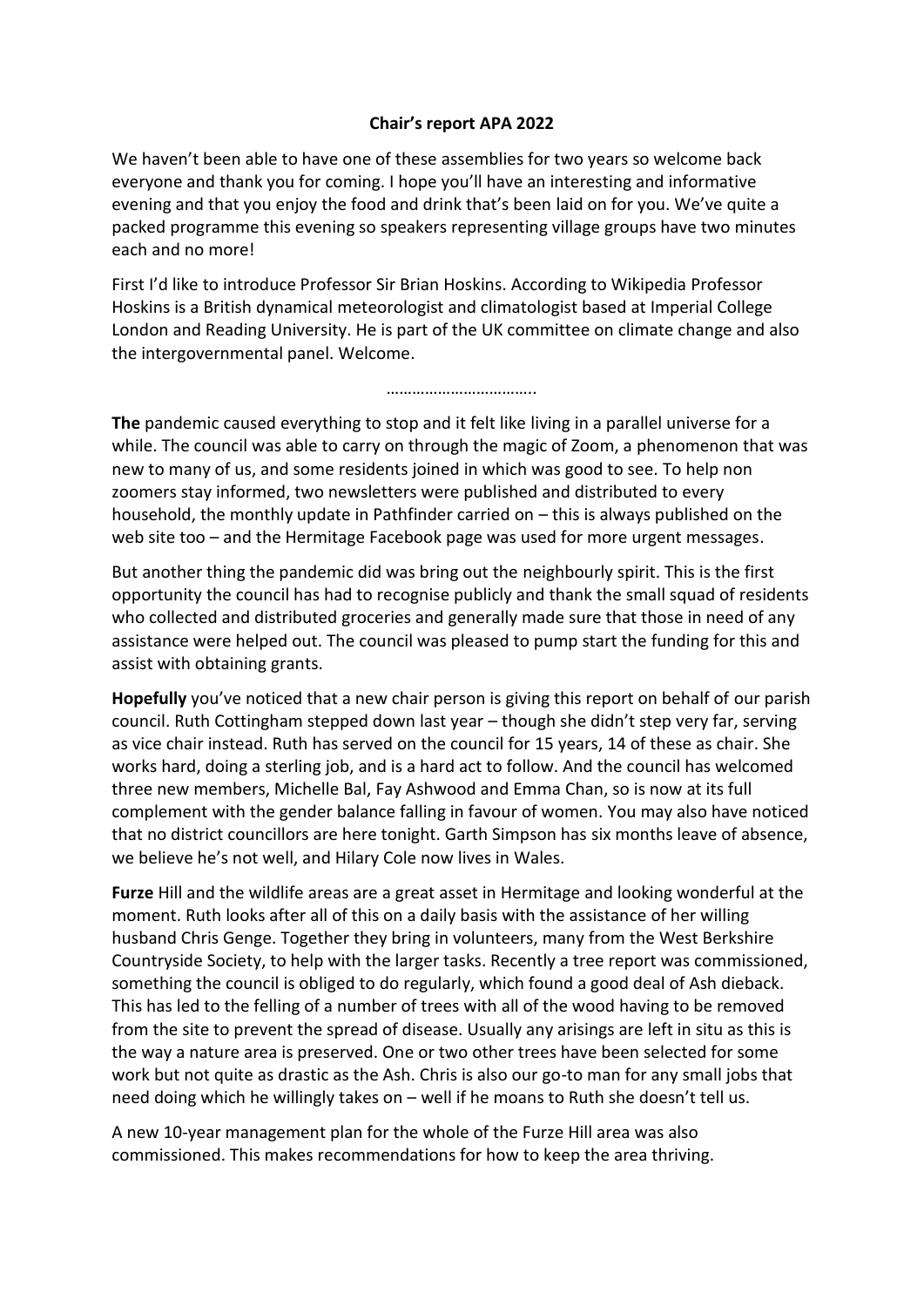**Just** before the pandemic hit, Cold Ash Football Club began using the recreation ground for playing and training. The council's pleased to welcome back the two teams of youngsters and wishes them well. A short-term problem with car parking has been resolved with the kind permission of Gill Turner, head of the primary school, to use the school car park. This is very welcome so thank you Gill. You will soon notice two sets of pitch markings on the grass, one white and the other, slightly bigger in blue. This is because as boys get older they move into bigger pitch sizes. The club will also be putting a small shed next to the muga to store all their equipment in.

**One** item caused a bit of a stir and that was removal of the bus shelter opposite the school. After much debate the vote went in favour of replacing it but the new one will be very different and, hopefully, give the resident living behind the shelter more peace of mind. It will be placed further forward so that youngsters can't hide away and cause a disturbance unseen. There's a picture on the board.

**For** the past couple of years or so a small group has been working alongside but sponsored by the council to create a neighbourhood development plan. This is a time-consuming exercise but important for the future of Hermitage, how it's designed and what it will be like to live in. A presentation follows this so I won't say any more.

But current planning applications carry on with several in the pipe line. The houses being built around the Co-op are already on the market. Houses behind The White Horse pub are likely to start quite soon, all the permissions just about in place, and development of the land associated with the Old Farmhouse has almost reached the end of the planning process. And then there's the CALA Homes development at the end of Charlotte Close. This is all ready to go but with all of these sites we are never informed when work might start or what the schedule is.

**A** process even longer than getting rid of Covid is transferring land. HPC is taking on the lease for green area in the centre of Hermitage Green. This will mean we can see it's kept better with the help of Mr Lawrence, our stalwart outdoors contractor. The area at the bottom of Pinewood Crescent where the tall conifers grow is also coming in to the ownership of HPC, being transferred by Taylor Wimpey.

**Now** I need to make a couple of shoutouts, firstly in connection with CIL funds. CIL is the Community Infrastructure Levy, part of which comes to the council when new building has taken place. The rules around it are strict though – for instance affordable homes don't attract any CIL. And it has to be spent within five years on projects that improve amenities for residents to make up for having the development. HPC currently has 16 thousand pounds. The five years is up for some of it but we're hoping to hang on to it a bit longer to make it a more meaningful fund.

The plan at the moment is to spend this fund on improving the play equipment in Pinewood Park. The small bright green muga has been patched up many times but is now beyond repair. The amount of CIL we have won't make much of a dent in this project even with matched funding from somewhere like the Greenham Trust which is why we hope to save it for a bit longer.

But before any decisions are made we need to know what you think. Please use this opportunity to tell us. There is a sheet and post-it notes on the table to either offer new